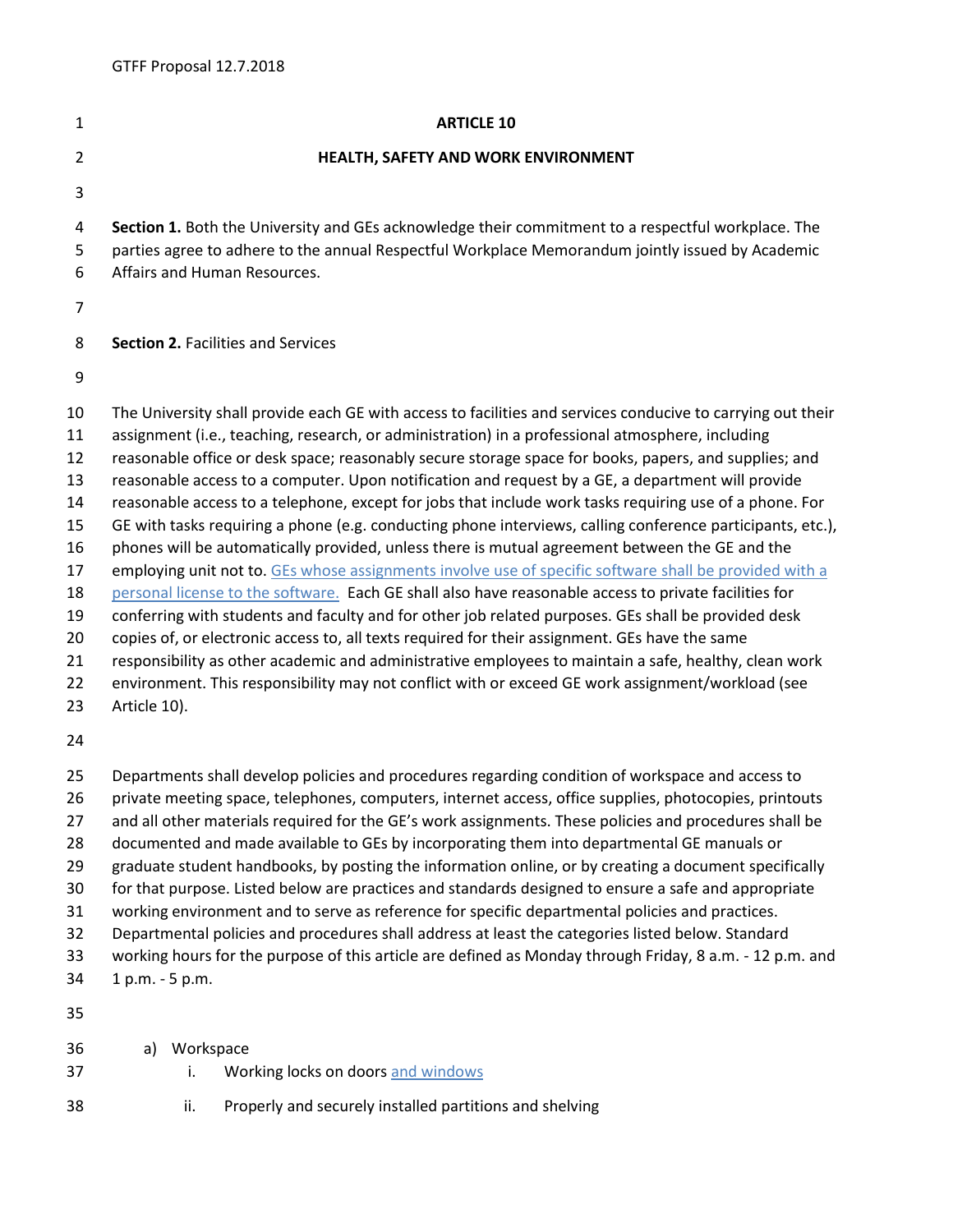| 39                                     |          | iii. | Safe and appropriate furnishings                                                                                                                                                                                                                                                                                                                                                                                                                                                                                                                                                                   |
|----------------------------------------|----------|------|----------------------------------------------------------------------------------------------------------------------------------------------------------------------------------------------------------------------------------------------------------------------------------------------------------------------------------------------------------------------------------------------------------------------------------------------------------------------------------------------------------------------------------------------------------------------------------------------------|
| 40<br>41                               |          | iv.  | Provided with the same custodial services on the same schedule as other similar spaces<br>in the department or building/facility                                                                                                                                                                                                                                                                                                                                                                                                                                                                   |
| 42<br>43                               |          | v.   | A desk space in a room able to be locked with no more than 2 GEs assigned to share that<br>desk                                                                                                                                                                                                                                                                                                                                                                                                                                                                                                    |
| 44                                     |          | vi.  | Access to gender inclusive restrooms comparable to other employee groups                                                                                                                                                                                                                                                                                                                                                                                                                                                                                                                           |
| 45                                     |          |      | b.) Private Meeting Space                                                                                                                                                                                                                                                                                                                                                                                                                                                                                                                                                                          |
| 46<br>47<br>48<br>49                   |          |      | i.<br>Access to an established space in reasonable proximity to the GE's office<br>exclusively designated for private meetings for GEs with teaching assignments<br>either as instructor of record or as lab/discussion leader that requires no more<br>than thirty minutes of advance notice to reserve.                                                                                                                                                                                                                                                                                          |
| 50<br>51                               |          |      | This space shall not come at the expense of current GE office space levels as<br>ii.<br>specified in Section a of this article.                                                                                                                                                                                                                                                                                                                                                                                                                                                                    |
| 52                                     |          |      |                                                                                                                                                                                                                                                                                                                                                                                                                                                                                                                                                                                                    |
| 53<br>54<br>55<br>56<br>57             | c)<br>i. |      | <b>Access to Computers</b><br>Easy and reasonable access, at least during standard working hours, to computers equipped<br>with software typically provided other departmental staff and as it relates to GE assignments.<br>Departments may send out requests to determine if computers will be utilized by GEs for work<br>duties, and if by mutual agreement they are not being utilized, they may be removed.                                                                                                                                                                                  |
| 58<br>59                               | ii.      |      | Easy and reasonable access to internet necessary to carry out work assignments.                                                                                                                                                                                                                                                                                                                                                                                                                                                                                                                    |
| 60<br>61                               | d)<br>i. |      | Access to Telephones (for all GEs with duties requiring phones, or upon GE request)<br>Easy and reasonable access to telephones necessary to carry out work assignments                                                                                                                                                                                                                                                                                                                                                                                                                            |
| 62                                     | ii.      |      | Access to voicemail or other messaging service                                                                                                                                                                                                                                                                                                                                                                                                                                                                                                                                                     |
| 63                                     |          |      |                                                                                                                                                                                                                                                                                                                                                                                                                                                                                                                                                                                                    |
| 64<br>65<br>66<br>67<br>68<br>69<br>70 | e)<br>i. |      | Access to Office Supplies, Photocopies, and Printouts<br>GEs working under the direction of an instructor of record whose supervisor is an instructor of<br>record (that is, GEs working as teaching assistants, lab leaders, or discussion section leaders),<br>administrative GEs, and research GEs shall have access to supplies necessary to accomplish the<br>tasks associated with their assignments as directed by their supervisors. These shall be available<br>at no personal cost to the GEs and does not preclude limitations placed upon the supervisors of<br>instructors of record. |
| 71<br>72<br>73<br>74                   | ii.      |      | GEs working as instructors of record shall have limits on quantity and out-of-pocket costs for<br>necessary supplies that are substantially similar to other instructional staff with comparable<br>instructional assignments in the department. Access to these supplies shall be available at least<br>during departmental standard working hours.                                                                                                                                                                                                                                               |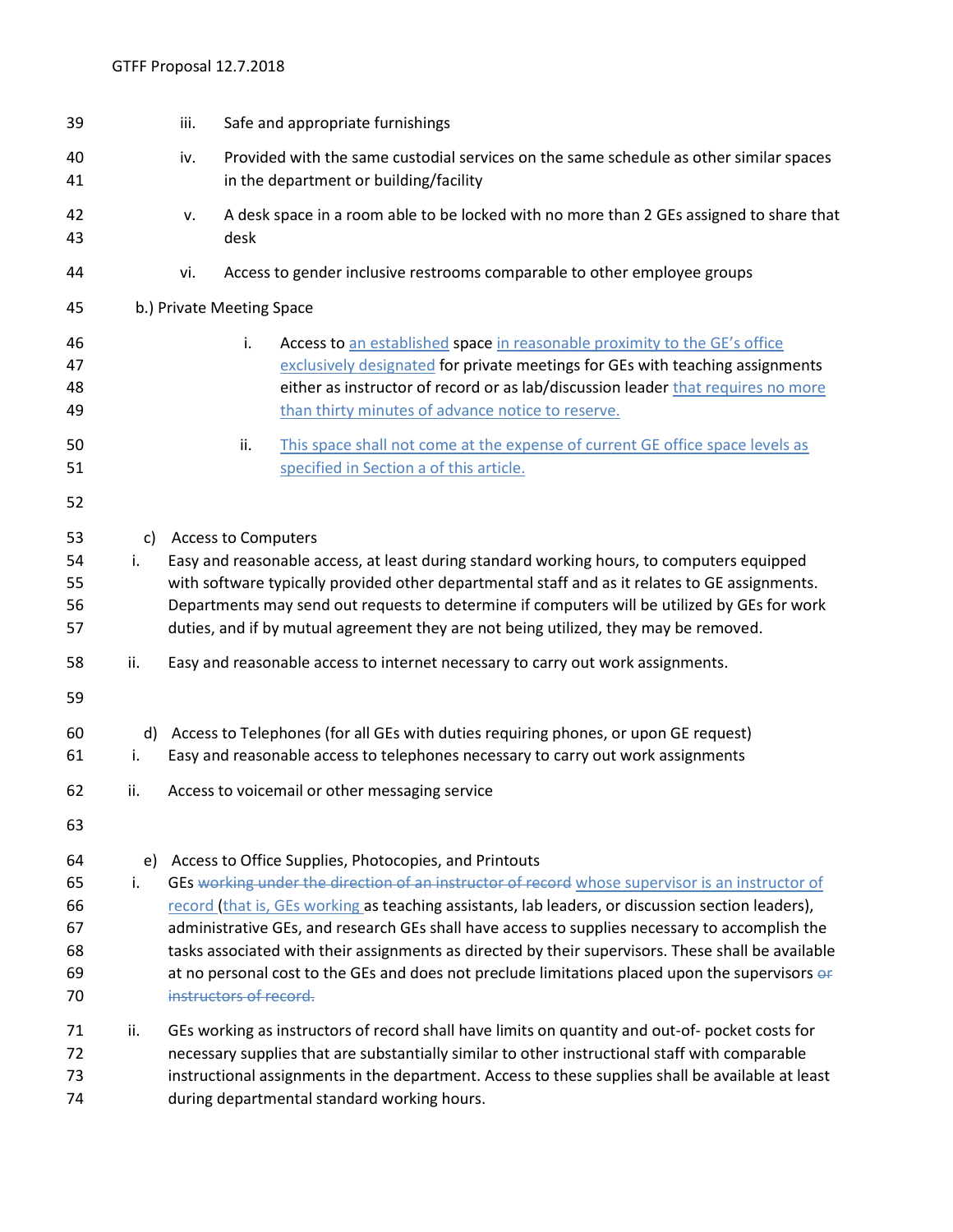| 75                                |                                                                                                                                                                                                                                                                                                                                                                                                                                                                                                                                                                                                           |                                                                                                                                                                                                                                                                                                                                                                                                                                                   |  |  |  |  |  |
|-----------------------------------|-----------------------------------------------------------------------------------------------------------------------------------------------------------------------------------------------------------------------------------------------------------------------------------------------------------------------------------------------------------------------------------------------------------------------------------------------------------------------------------------------------------------------------------------------------------------------------------------------------------|---------------------------------------------------------------------------------------------------------------------------------------------------------------------------------------------------------------------------------------------------------------------------------------------------------------------------------------------------------------------------------------------------------------------------------------------------|--|--|--|--|--|
| 76<br>77<br>78<br>79              | f<br>i.                                                                                                                                                                                                                                                                                                                                                                                                                                                                                                                                                                                                   | <b>GE Assistance</b><br>Departments with GEs who work as instructors of record shall specify how GE assistance for the<br>instructor-of record GEs shall be apportioned.                                                                                                                                                                                                                                                                          |  |  |  |  |  |
| 80<br>81                          | g)<br>i.                                                                                                                                                                                                                                                                                                                                                                                                                                                                                                                                                                                                  | <b>Kitchen Facilities</b><br>Access to the same or similar facilities as other faculty and staff in the department.                                                                                                                                                                                                                                                                                                                               |  |  |  |  |  |
| 82                                | ii.                                                                                                                                                                                                                                                                                                                                                                                                                                                                                                                                                                                                       | When no kitchen facilities exist, GEs and/or the Union have a right to request kitchen facilities.                                                                                                                                                                                                                                                                                                                                                |  |  |  |  |  |
| 83                                |                                                                                                                                                                                                                                                                                                                                                                                                                                                                                                                                                                                                           |                                                                                                                                                                                                                                                                                                                                                                                                                                                   |  |  |  |  |  |
| 84                                |                                                                                                                                                                                                                                                                                                                                                                                                                                                                                                                                                                                                           | h) Disability Access                                                                                                                                                                                                                                                                                                                                                                                                                              |  |  |  |  |  |
| 85<br>86<br>87                    |                                                                                                                                                                                                                                                                                                                                                                                                                                                                                                                                                                                                           | In the provisions throughout this Article, "access" shall be read to include appropriate<br>accommodations for GEs with disabilities, including but not limited to building location and<br>layout, furniture, equipment, and software.                                                                                                                                                                                                           |  |  |  |  |  |
| 88<br>89                          | $\mathsf{ii}$ .                                                                                                                                                                                                                                                                                                                                                                                                                                                                                                                                                                                           | No disciplinary action shall be taken against GEs who are unable to complete work duties due<br>unreasonable delays or denials of accommodations as described in Section 9.                                                                                                                                                                                                                                                                       |  |  |  |  |  |
| 90<br>91<br>92                    | iii.                                                                                                                                                                                                                                                                                                                                                                                                                                                                                                                                                                                                      | GEs with registered disabilities through the Office of Human Resources shall be eligible for<br>parking passes at no cost to the GE.                                                                                                                                                                                                                                                                                                              |  |  |  |  |  |
| 93                                |                                                                                                                                                                                                                                                                                                                                                                                                                                                                                                                                                                                                           | Section 3. Health and Safety                                                                                                                                                                                                                                                                                                                                                                                                                      |  |  |  |  |  |
| 94                                |                                                                                                                                                                                                                                                                                                                                                                                                                                                                                                                                                                                                           |                                                                                                                                                                                                                                                                                                                                                                                                                                                   |  |  |  |  |  |
| 95<br>96<br>97<br>98<br>99<br>100 | The University acknowledges upholds an obligation to provide a safe, clean, and healthy environment,<br>including freedom from exposure to inappropriate behavior and discrimination as outlined in Appendix<br>$D$ and article 8, for its employees on the University of Oregon campus and in University-owned or<br>controlled facilities, and agrees to do so in accordance with any and all applicable local, State, and<br>Federal laws pertaining to occupational safety and health. GEs may refuse to work in unsafe spaces,<br>whether or not the space is owned or controlled by the University. |                                                                                                                                                                                                                                                                                                                                                                                                                                                   |  |  |  |  |  |
| 101<br>102<br>103<br>104<br>105   | a)                                                                                                                                                                                                                                                                                                                                                                                                                                                                                                                                                                                                        | Training: The University shall see that GEs are properly instructed and supervised in the safe<br>operation of any machinery, tools, equipment, process, or practice that they are authorized to<br>use or apply during the course and scope of their employment. GEs will attend all required<br>training on workplace health and safety provided by the University and this training will be<br>provided at the employee's regular rate of pay. |  |  |  |  |  |
| 106                               |                                                                                                                                                                                                                                                                                                                                                                                                                                                                                                                                                                                                           |                                                                                                                                                                                                                                                                                                                                                                                                                                                   |  |  |  |  |  |
| 107<br>108                        | b)                                                                                                                                                                                                                                                                                                                                                                                                                                                                                                                                                                                                        | Equipment: It is the responsibility of the University to provide, at no cost to the GE, all necessary<br>personal protective equipment (PPE) and training in the proper use of any issued PPE.                                                                                                                                                                                                                                                    |  |  |  |  |  |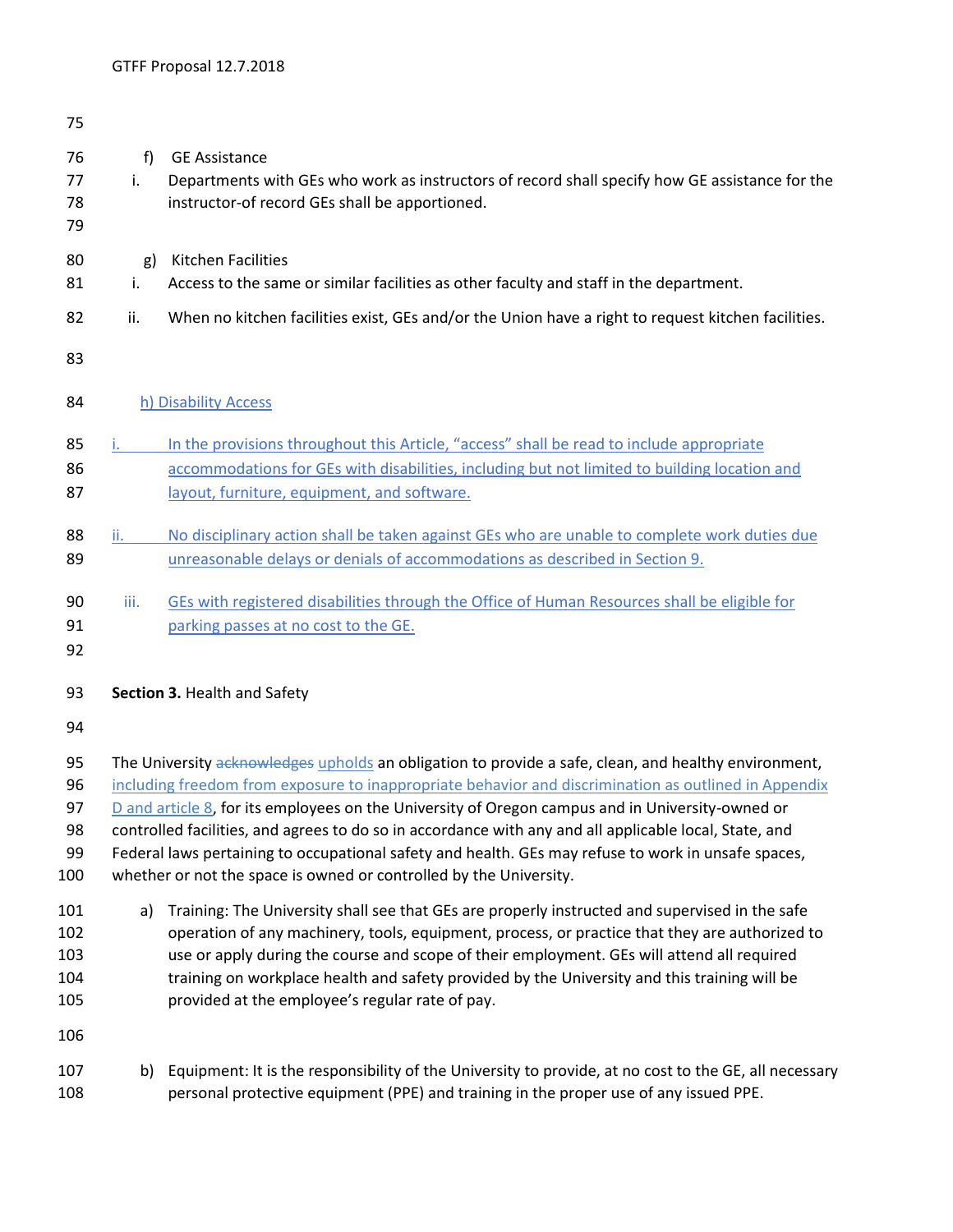| 109                                           |    |                                                                                                                                                                                                                                                                                                                                                                                                                                                                                                                                                                                                                                                              |
|-----------------------------------------------|----|--------------------------------------------------------------------------------------------------------------------------------------------------------------------------------------------------------------------------------------------------------------------------------------------------------------------------------------------------------------------------------------------------------------------------------------------------------------------------------------------------------------------------------------------------------------------------------------------------------------------------------------------------------------|
| 110<br>111                                    | c) | The University shall provide for and maintain in safe working condition all tools and equipment<br>required for the execution of GE duties.                                                                                                                                                                                                                                                                                                                                                                                                                                                                                                                  |
| 112                                           |    |                                                                                                                                                                                                                                                                                                                                                                                                                                                                                                                                                                                                                                                              |
| 113<br>114<br>115<br>116                      |    | d) If, after reporting to the supervisor that a specific task or assignment may jeopardize personal<br>health or safety, correction is not made, that employee may refuse to perform such activity<br>without penalty until the appropriate health or safety officer has reviewed the situation and<br>made a finding. The University shall notify the GTFF of each determination that is made.                                                                                                                                                                                                                                                              |
| 117                                           |    |                                                                                                                                                                                                                                                                                                                                                                                                                                                                                                                                                                                                                                                              |
| 118<br>119<br>120                             | e) | When OR-OSHA provides notice that it plans to inspect University facilities where GEs work, the<br>Union shall be notified as soon as possible if possible. A Union official, upon request, shall be<br>allowed to accompany the inspector if possible.                                                                                                                                                                                                                                                                                                                                                                                                      |
| 121                                           |    |                                                                                                                                                                                                                                                                                                                                                                                                                                                                                                                                                                                                                                                              |
| 122                                           | f) | The Union shall be afforded representation on the University Safety Advisory Committee.                                                                                                                                                                                                                                                                                                                                                                                                                                                                                                                                                                      |
| 123                                           |    |                                                                                                                                                                                                                                                                                                                                                                                                                                                                                                                                                                                                                                                              |
| 124<br>125<br>126<br>127<br>128<br>129<br>130 | g) | Once the time and location of assignments have been established, a GE who has security<br>concerns about these aspects of their assignment, or concerns about exposure to inappropriate<br>behavior or discrimination, will have until one week prior to the start of classes to submit a<br>petition to the hiring unit stating their reason for requesting a reassignment. The hiring unit will<br>prescribe a remedy and/or make an effort to reassign the GE. If the hiring unit is unable to<br>reassign the GE or prescribe a remedy acceptable to the GE, they may either accept the original<br>assignment or resign their appointment for the term. |
| 131                                           |    |                                                                                                                                                                                                                                                                                                                                                                                                                                                                                                                                                                                                                                                              |
| 132<br>133<br>134<br>135<br>136<br>137<br>138 | h) | GEs who are nursing shall be afforded appropriate access to secure, private, and sanitary<br>lactation space, other than a public restroom or toilet stall. The university will make reasonable<br>efforts to ensure that such spaces are in close proximity to a GE's primary work space. If private<br>and secure, lactation spaces may include the GE's work area or a child- care facility. The<br>university shall provide permanent provide at minimum five (5) permanent lactation spaces in<br>each building on the Eugene campus. GEs employed at a facility other than the Eugene campus<br>may request a lactation space.                         |
| 139                                           |    |                                                                                                                                                                                                                                                                                                                                                                                                                                                                                                                                                                                                                                                              |
| 140<br>141<br>142                             | i) | GEs who were employed during the spring term and who have accepted an appointment for the<br>following fall term shall retain their membership to the UO Recreation Center during the<br>summer term. Such GEs are exempt from the UO Recreation Center summer membership fee.                                                                                                                                                                                                                                                                                                                                                                               |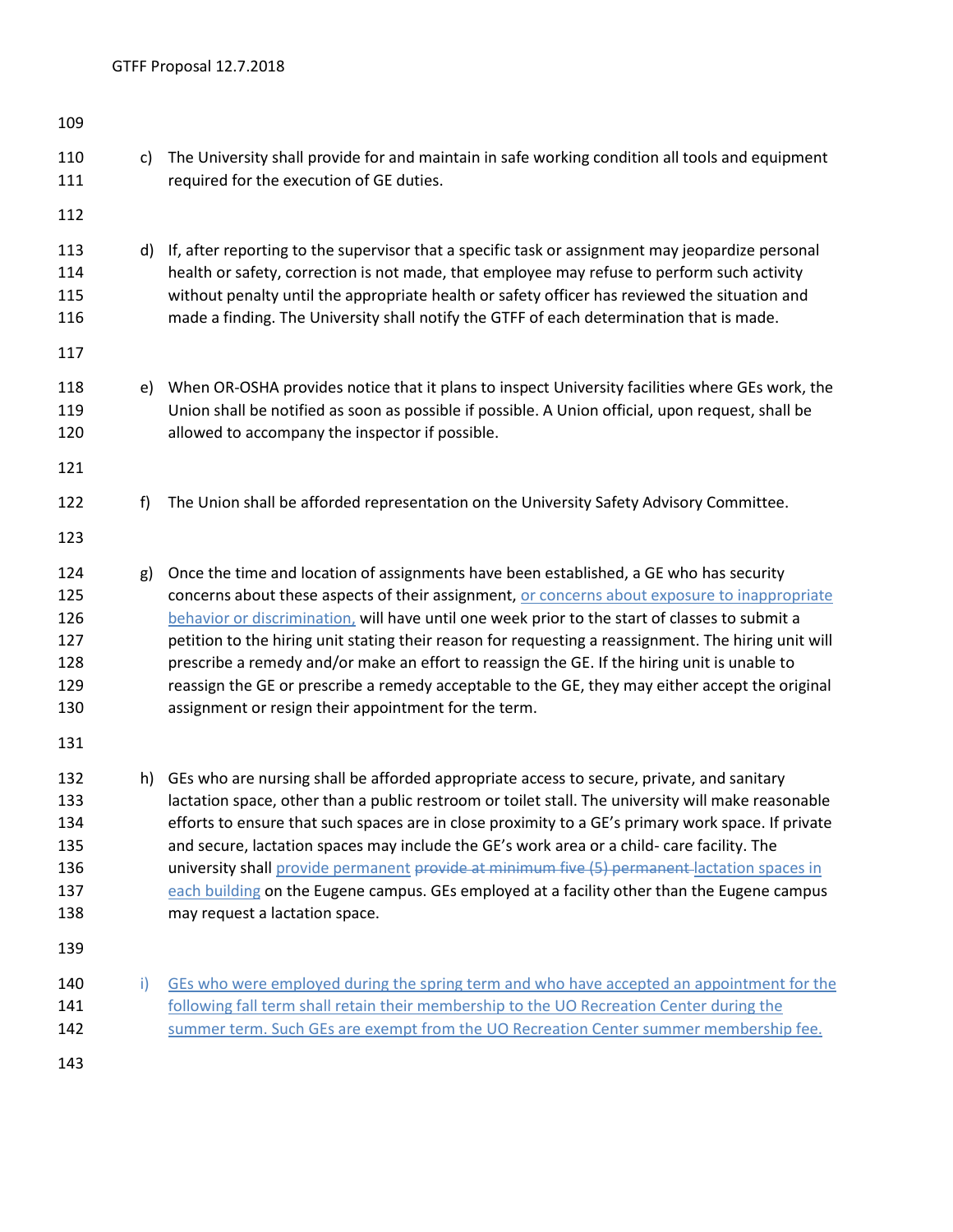- 144 j) GEs who are employed at a location other than the main Eugene campus shall be compensated 145 the equivalent amount for membership at the UO Recreation Center per term.
- 
- A GE who has resigned their appointment following the process outlined here shall be put on a
- departmental priority reappointment list until the end of the academic year or until another
- appointment of equal duration is made, whichever comes first. GEs on the priority reappointment list
- shall receive first consideration by the department for other suitable appointments before employing
- new GEs.
- 
- A GE on the priority list who declines a subsequent appointment offer that is substantially similar to the
- position which they resigned and for which they are qualified shall be taken off the priority
- reappointment list for that term. However, if the GE does not accept the subsequent appointment offer
- based on the security concern identified in the above-mentioned petition process, they may remain on
- the priority list by stating in writing that the same security concern still applies.
- 
- **Section 4.** The Union may provide to the University a list in priority order of those facilities and services it believes do not meet the requirements of Section 1 and Section 2 of this Article. Within forty-five (45)
- days of presentation of the list, the University shall advise the Union of its evaluation of the list and the
- University's plan to remedy those items which it believes to be deficient.
- 
- **Section 5.** Suppression of electronic publication by the University of information about a GE shall be by active permission of the GE.
- 
- **Section 6.** In the event office or work space is temporarily made unavailable for use by the University,
- the department shall arrange alternate workspace for immediate use or make an appropriate
- adjustment to work duties.
- 
- **Section 7.** Professional Ethics
- For the purposes of this section, professional code of ethics refers to guidelines for conduct published by recognized professional associations.
- 
- Graduate Employees shall not be barred from consulting with their professional association or outside
- legal counsel should an ethical concern arise at their workplace. GEs who believe they are being asked to
- perform a work duty in violation of a recognized professional code of conduct may call for a meeting
- with their department/unit head (or department/unit head's supervisor if the department/unit head is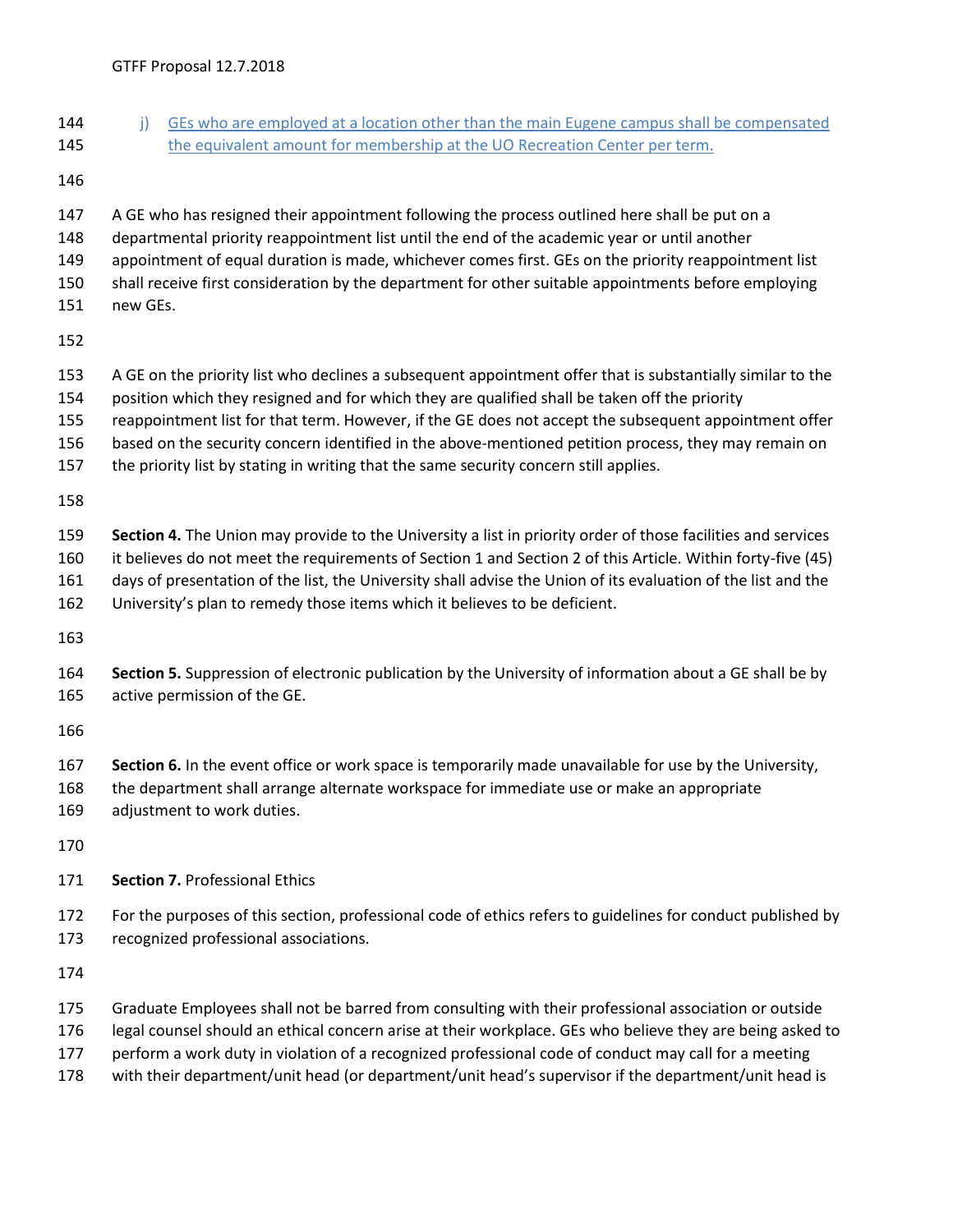the party asking for the work to be performed) to discuss the matter. The GE shall have the right to have

**Section 8.** As personnel forms related to GEs are revised, the forms shall be updated to be gender

- 180 their Union representative present at such meeting.
- 

 inclusive. Forms used most commonly will be updated immediately; these forms include: appointment letters, job descriptions, department handbooks, Graduate Assistance Fund forms, Jesse M Bell Grant form, GDRSs, and all forms listed here https://gradschool.uoregon.edu/staff/gtf-forms. This provision will not apply where mandatory State or Federal forms are not available with gender-inclusive terminology. **Section 9.** The University shall provide an employment disability accommodations process for all GEs in 190 accordance with the Americans with Disabilities Act. **a.** GEs shall give notice of their need for accommodation to the University in writing. Upon **192** receiving this notice, the University shall respond within two (2) working days to confirm **its receipt.** A list of the types of workplace adjustments that might constitute reasonable accommodation shall be provided to employees when first seeking accommodations. **b.** Denials or delays of employment disability accommodations, including when such denials or delays are based on the anticipated costs of the requested accommodations, shall be resolved through the GTFF grievance procedure at the discretion of the GE to optionally begin at Step 3. c. The University shall, when feasible and agreeable to the GE, take steps to reduce duplication in the accommodation processes covering a GE's student and employment accommodation needs. Both employment and student disability accommodation offices shall inform GEs of the availability of both kinds of accommodations and will, upon request of the GE, work collaboratively with the other office to integrate the accommodation implementation process. 208 d. GEs may appeal the University's decision regarding what constitutes reasonable **accommodations in consultation with the GE's healthcare provider.**  e. The University is responsible for ensuring that there is no break in accommodations for 212 GEs across appointments.